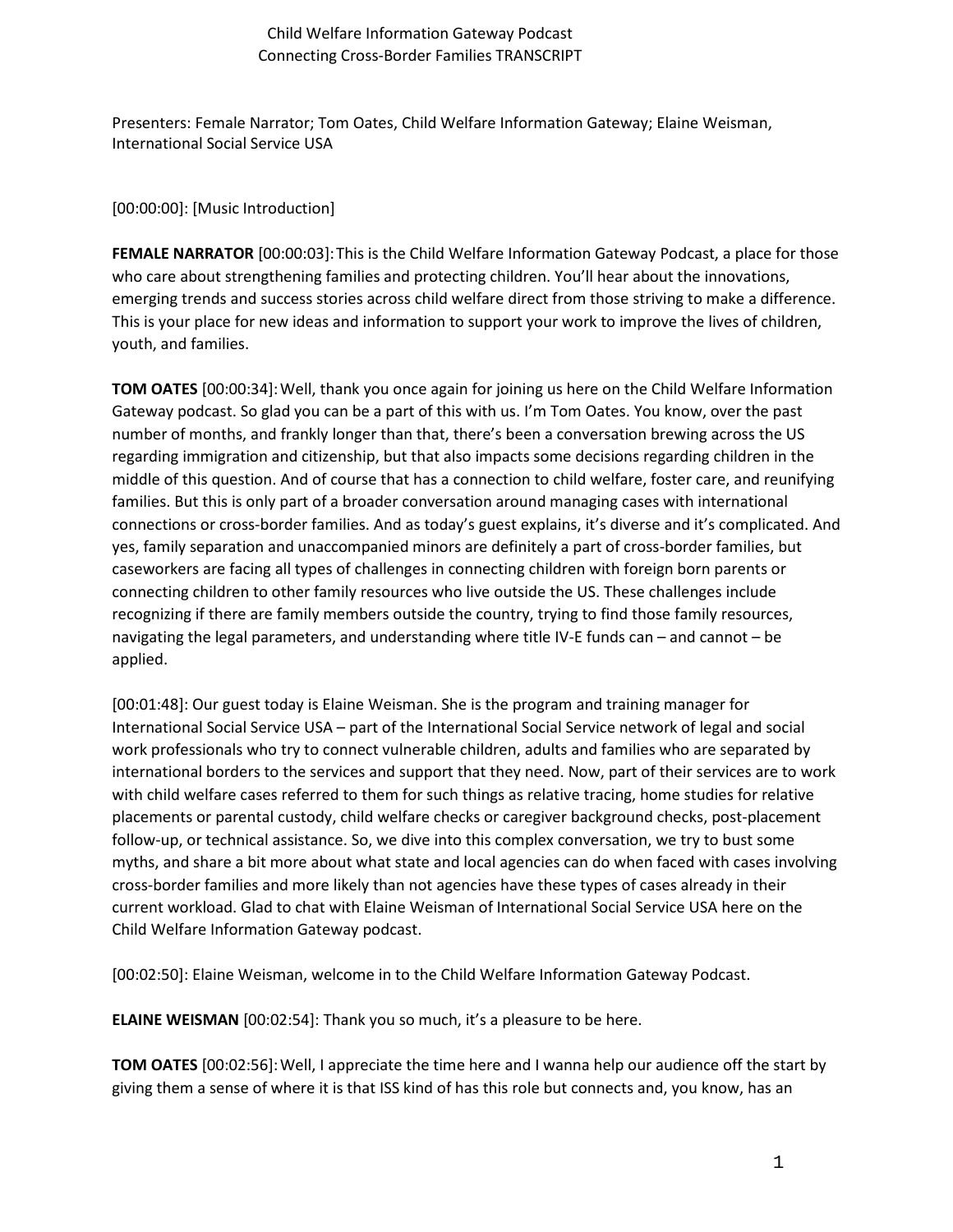external association with children and cross-border families. So, to give our audience who always have this child welfare perspective that they bring in listening, can you describe the types of work and the services that ISS provides and how those services are related to those aspects of child welfare, foster care and adoption.

**ELAINE WEISMAN** [00:03:30]: Of course. So, International Social Service USA is actually the US branch of a larger network of legal and social service agencies with partners in about 120 countries around the world. And so, the miss of ISS USA is to connect children and families separated by an international border - primarily international - to the services and support they need and that can look a lot of different ways. What I mostly talk about in these kinds of conversations specifically related to child welfare is around providing cross-border case management for cases that involve some kind of crossborder issue. So, one of the easy ways to kind of think about what that looks like is say, for example, we have a child who is in foster care in Maryland - our offices happen to be based in Maryland, but we take cases from around the country and around the world.

[00:04:32]: So, we have a child in care in Maryland, maybe she has a grandmother in Jamaica or an aunt who is serving in the military in Germany and Maryland comes to us, they're looking at resources for this child in care and our organization helps get things like home studies on the grandmother or the aunt, obtain documents like birth certificates and background checks and other things. We facilitate that engagement with the family in the other country, making sure that they can participate in court, that they have connection to the agency that has custody of the child. And then, certainly, if the child is placed with that grandmother or the aunt in the other country, we help make sure that there's the availability for post-placement reporting.

[00:05:20]: So, a lot of people think about this like the ICPC - the Interstate Compact on the Placement of Children - kind of facilitating the connection of social service system in one place to the social service system in the other place. And importantly, I think, a big piece of that working case management is making sure that the information provided to the stakeholders in Maryland, have the information from Jamaica or Germany that can help a judge here make an informed decision that's specific to that child's case and so, really making sure that we're providing some, helping the worker in Maryland understand some of the international components, next steps, responsibilities on each side and some of that assistance in making sure that everybody has the information they need to keep the child safe and include resources overseas.

[00:06:15]: So, that's kind of the best example I can give around some of what cross-border case management looks like. And then a lot of what we do is in technical assistance, so really anybody who has a question related to a child who might be in care with an international aspect, it may be that we can't provide a direct service, but we can certainly help connect child welfare workers, supervisors, really anybody involved in the system to some of the resources that may, may help them.

**TOM OATES** [00:06:48]:You know, I hope our audience has taken away the understanding of what a cross-border family really looks like and the, kind of, various ways that you can have families with connections internationally. And you mentioned questions and of course, you know, right now, as we're recording this, there's been a lot of attention about children and borders - either being separated at the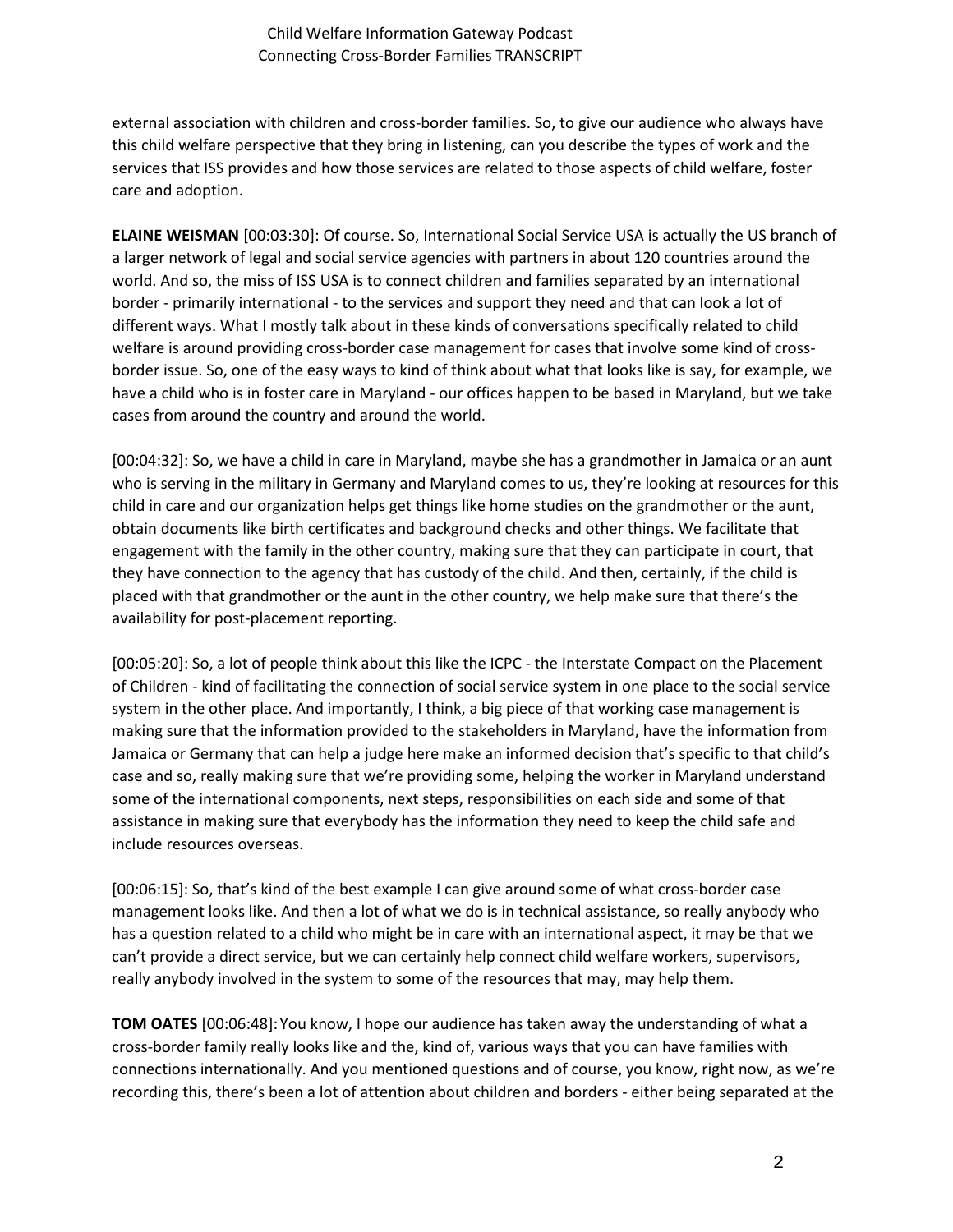border and the idea of immigrant children from south of the border - but I'd like you to kind of take this view from your experience over dealing with, you know a cross-border family issue for years and years and years. Give us a sense about the total reality of what cross-border issues are really looking like in terms of, like, the number of cases and what this really looks like in terms of where we are versus maybe the questions and the misperceptions that we may have in the back of our minds.

**ELAINE WEISMAN** [00:07:42]: Absolutely, no, I really appreciate that question because I think there is a lot of assumptions when we talk about cross-border families that we're talking about immigrant kids, and exclusively immigrant kids, and that's really not the case. So, certainly many of the children that we serve in our case management program are immigrants, others are children of immigrants, we, there's also a lot of US citizen children who have family resources in other countries that we also don't really think about at all. So, one of the things that we always mention to people, especially when we're doing trainings and kind of talking about our work is that one in four children in the United States today has a foreign born parent, at least one foreign born parent.

[00:08:29]: And, it's important to think about that's not just in states that people might be thinking about, that's a national trend -

**TOM OATES** [00:08:39]:It's not a geographic issue.

**ELAINE WEISMAN** [00:08:42]: Exactly, absolutely not. Certainly, that number may be higher in some places and lower in others, but one in four is a pretty good representation of what we're talking about when we're talking about kids who have a foreign-born parent. And so, we have to think about a lot of those kids have family still in other countries. Now, the other thing, and as I mentioned, the, you know, our organization has been around for almost a century - we're celebrating 95 years this year - and the majority of our work, really has been with child welfare systems and with foster systems and, you know, when we think about that, we think about kids who are coming into care because of abuse and neglect, the loss of a parent from death, from incarceration, from drug abuse, from all sorts of things. We think about kids who have been trafficked, kids who have also been involved in juvenile justice system.

[00:09:43]: And so, we, when we kind of put some of these together, we have to assume that some of the kids who are in our state child welfare systems have family resources overseas that are just, frankly, being overlooked. And you do mention the issue of kids being separated at the border and I certainly don't wanna discount that as another group of kids we're serving, we do have separate programming for kids who have been separated at the border and are either seeking to return or are being deported. So, that is another group of children that we serve in our programming. But, the other piece of that is I think we are really missing some data on how kids maybe in those categories are ending up in state child welfare systems or US born kids whose parents after some incident of immigration enforcement may be ending up in our state system.

[00:10:44]: So, you know, I think there's lots of different ways we work with these systems and lots of different status considerations in the work that we do. So, I think it's just something that we see on a case by case basis around really looking at what the circumstances have been and broadening that lens of who these kids are that have cross-border family connections.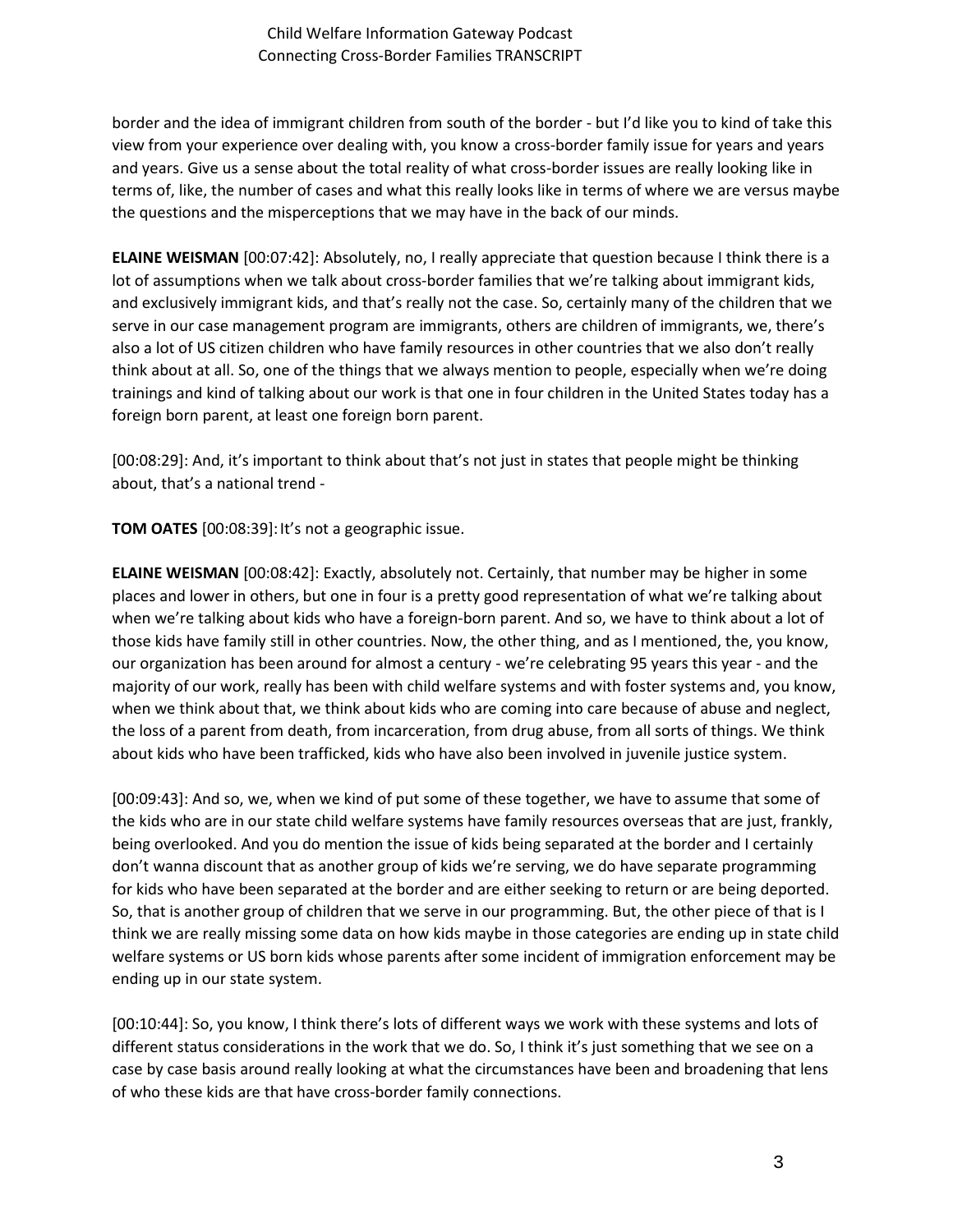**TOM OATES** [00:11:08]:Yeah and when you're dealing with agencies that have a case like this and with the number you just mentioned of one in four children with a foreign born parent, it is more likely than not that there are agencies who do have situations like this, those questions kind of span the gamut in terms of trying to make those connections and that can cause a lot of roadblocks for agencies to wonder hey, where do I go from here - and I wanna touch base on that, especially when you talked about the difference when it comes to children who are under the care of state and local foster care systems. But, we do have this phrase - unaccompanied minors - and you started to pick away at what the reality is for us. What are those misperceptions that, not only with the public, but with child welfare agencies that they may have about that current situation with unaccompanied minors or children separated from their families by borders or other situations?

**ELAINE WEISMAN** [00:12:05]: Sure, so, you know, there's a few, I think, you know, as I said, when we talk about children who are separated from their families, we often think about immigrant kids as those being the kids and that's the full picture. I think the other one perhaps misperception is, you know, like I said, there's one in four children in the US has an immigrant parent - I think there's a lot of systems that kind of think, well not in my care, not in my state, not here. And I think that's a really dangerous misperception. One of the things we're always encouraging front line workers to do and child welfare workers and really any of the organizations we work with is just to make sure we're asking some of those questions and not just making assumptions about who is and who isn't.

[00:13:03]: I think the other thing, you know, I mentioned we have some programming around children who have been separated at the border or children who are classified as unaccompanied minors, so we know some children and youth enter or attempt to enter the United States as an unaccompanied minor are truly traveling on their own without an adult caregiver, those are considered unaccompanied minors and then there's also children of all ages who are traveling with a family member or family members and as a result of some enforcement at the border are separated from those family members and then categorized as unaccompanied.

[00:13:47]: There's been a lot in the news and it's not, perhaps, the place here to go into all of the pieces of it, but, one of the things we know is that there's a lot of work to make sure these kids have legal representation and that's very important. And I think there's also kind of this perception or misperception that all children, these children should stay here and that's also kind of something that we're looking at. One of the things that's really important about our work at ISS USA is that we are a neutral party in all of the work that we do, so we never advocate for a child to stay or to be reunified with the parent or to go back to a home country without understanding what, really, the situation is.

[00:14:36]: And so, when we talk about the work that we do to, kind of do assessments on families and communities in a country of return or a parent's home country, we're not talking about making sure kids leave or deporting kids or are advocating to deport. I think what we really wanna make sure is that each of these situations are unique, each child's history is unique and it's really important that whatever way the child, a child entered care, we're looking at the unique circumstances to make sure that we're getting the information we need for decision makers to make those decisions in an informed way. So, I think that's another piece we always kind of make sure that we're talking about is, it's not about sending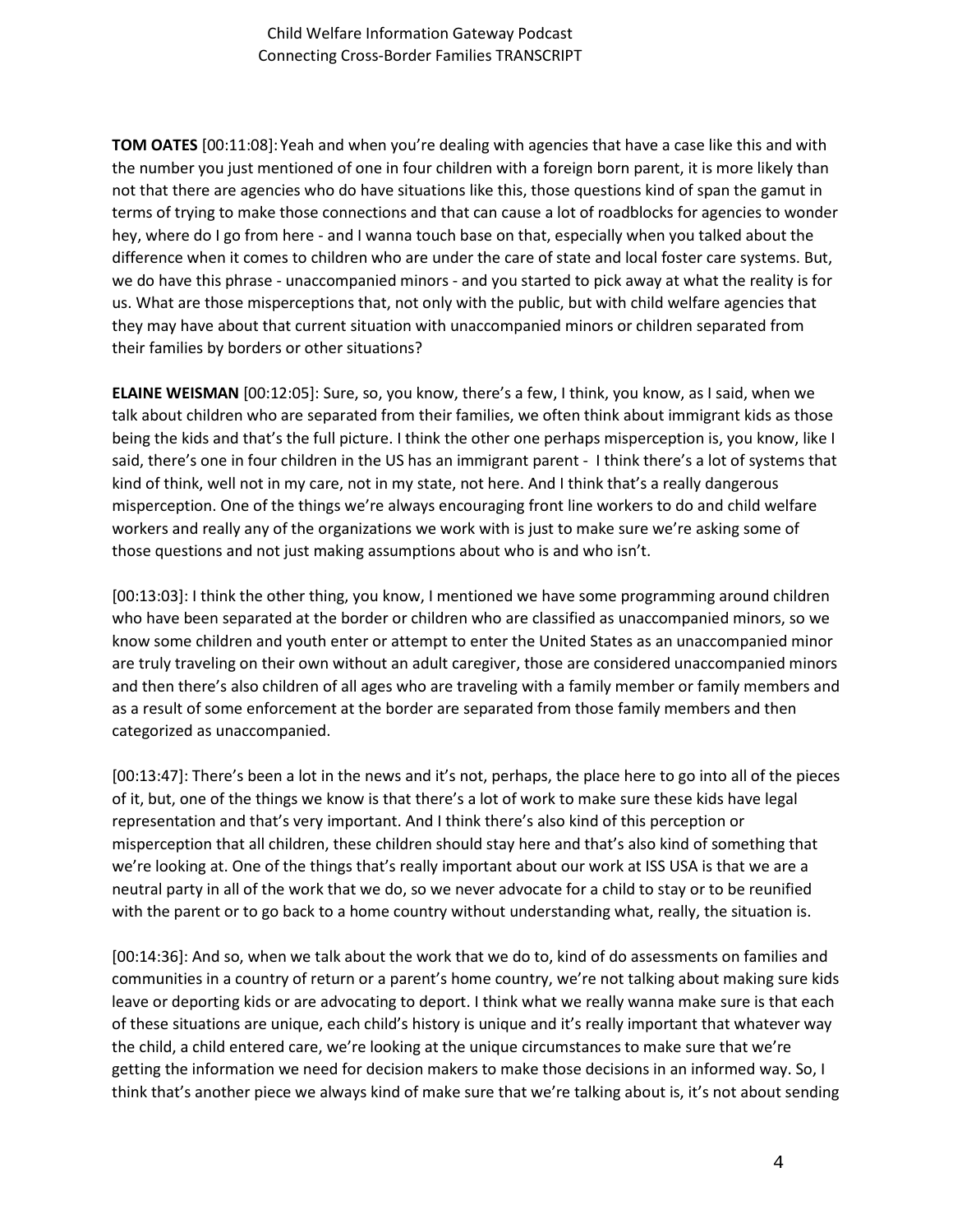kids away, it's about really making sure there's the resources to keep kids safe with family wherever that family is. So, those are a few.

**TOM OATES** [00:15:33]:Yeah, and in terms of helping those state and local agencies, you know, fulfill the needs of that case, you talked about it's just the idea of connecting families or reunifying families. And so, we've got a couple of different classifications here that people may be a little bit confused about, so hopefully you can help us out, right, not like there's enough confusion about this topic. But, especially when you are dealing with children who are in the care of state and local foster care system versus those that fall under the care of HHS, or the Office of Refugee and Resettlement. Can you clarify some distinctions for us here?

**ELAINE WEISMAN** [00:16:13]: Sure. I can do my best, and you're right, it is confusing and I think that's, kind of, you know, we advocate also for a lot more resources around training and helping states understand the difference because a lot of us just don't. I think, so there's a few key distinctions. So, first, when we talk about kids who are, so, perhaps to start, you mentioned the Office of Refugee Resettlement. So, kids who are apprehended at the US border are transferred to the care and custody of the Office of Refugee and Resettlement, so that is a federal foster care system. The majority of those kids are cared for through ORR subcontractors who are state licensed or are funded care providers under the Flores Agreement, ORR does need to release children to the least restrictive setting possible, as quickly as possible.

[00:17:21]: And then, as they're there, again, they're in these care settings around the country and those organizations are providing some case management while seeking either a family sponsor to serve as an appropriate caregiver for that unaccompanied child and some children are placed in long-term foster care placements. Again, this is all still under the, it's a federally funded system. It's important to know that, so, once a child has been released by ORR to a sponsor, they no longer have responsibility for that child, so, if there's a disruption, something happens, that sponsor is no longer able to care for the child or safely care for the child, the child cannot return to ORR care. That is where services end, so in many cases, those children would then, if need be, if there's concerns, would end up in state child welfare systems, which we know are administered at a state or county level and receive some federal funds under Title IV-E for foster care services. However, undocumented children who enter those foster care systems are not eligible to receive reimbursement through Title IV-E funds. So, the states in fact incur the full cost of services, providing services to those kids.

[00:19:05]: So, that's kind of a big, important difference and it can be confusing. And, like I said, I think, that is often times where we're missing a lot of information and missing some opportunities that working together and increasing training opportunities that there's not a lot - as far as I understand - a lot of good data on how many kids are in the situation of ending up going from an ORR care to a sponsor to state systems. The other thing is there are other undocumented children who are in the United States and may end up in state child welfare, in foster care or under the care of a state child welfare system without going through ORR. So, you know, if a family has been living in the United States for some years, entered undetected or whatnot, if there's a need for a state to then assume protective custody of that child, the same would apply, they would not be eligible for Title IV-E funds, but they also would not have gone through the ORR system, so, it is confusing.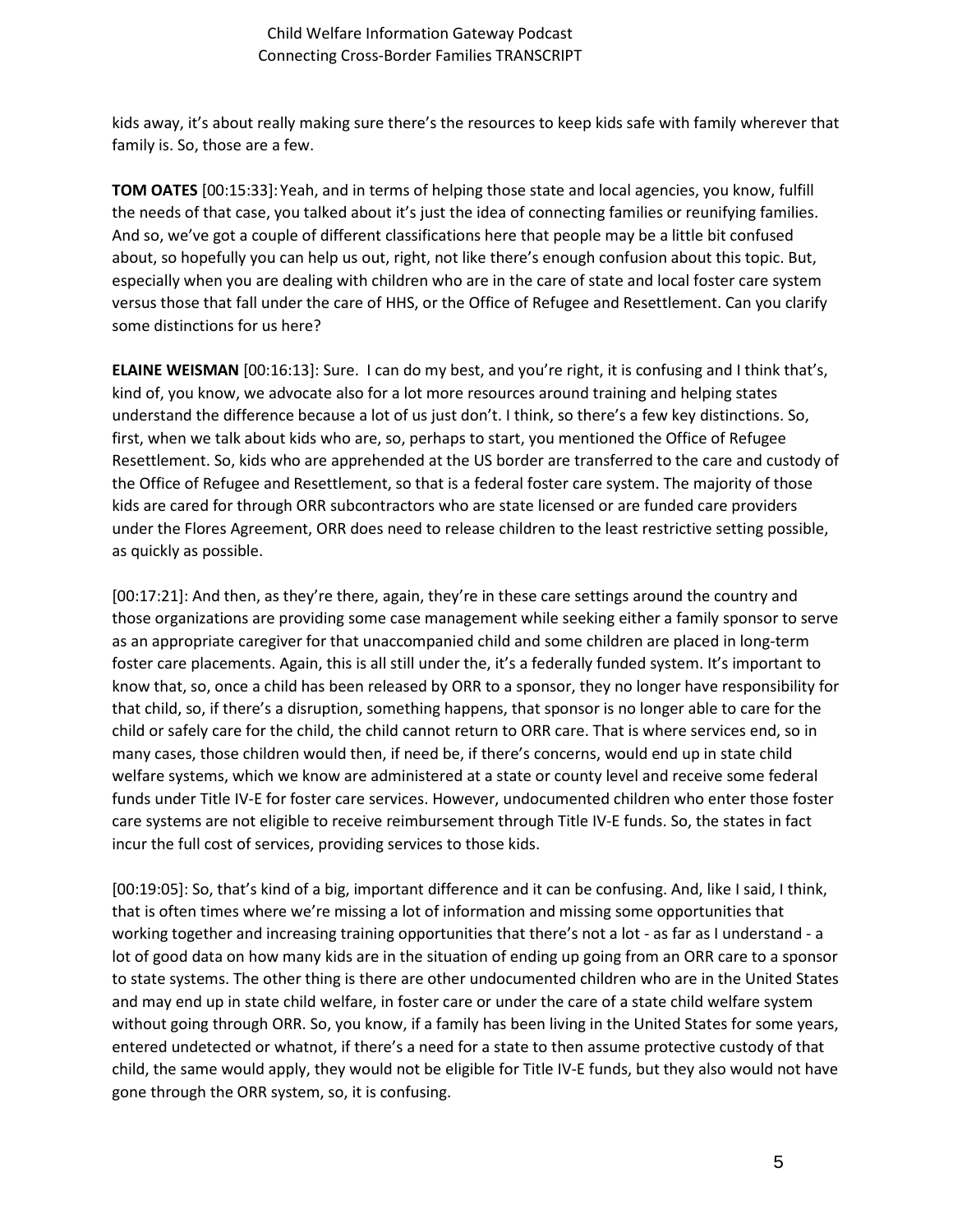**TOM OATES** [00:20:27]:So, let's try to dive into a little bit of those, especially those state and local agencies that are trying to, you know, work with cross-border families. And you mentioned a pretty big barrier, at least in terms of a financial barrier on where Title IV-E can and cannot be applied in terms of funds. Give me a sense if you can about maybe those other barriers, either internally or externally that may, that agencies may face in moving forward to try to best help connect these cross-border families.

**ELAINE WEISMAN** [00:21:00]: Sure. So, I think, you know, the kind of putting some of the understanding of the differences in the system and how to manage cases of undocumented kids and dealing with the immigration issues, just to put that aside for a moment - I think, as I mentioned before, one of the biggest barriers is just simply identifying some of these cases soon enough. And, you know, there was kind of chatter about this potential situation where undocumented kids, say, who are unaccompanied or separated children who are ending up in care were gonna be adopted by families here without ever looking for their biological families, their families of origin in a home country and that's certainly a concern. But, I think, even more broadly, just this idea of just because a parent or a caregiver is not with the child does not mean that they have necessarily abandoned the child and couldn't be a proper caregiver. So, really kind of starting early to ask the questions, identify these kids and find families quickly before the permanency planning gets to that place where a kids been in foster care for months or years and you're only just now finding a parent or a potential caregiver. So, that's kind of a big one.

[00:22:40]: I think there's also some just inherent biases in the way that our systems operate, as we all are human. But, I think, you know, one of the things we talk about - and this has been studied - is around, kind of, perhaps a fear of the unknown. You know, we've been already talking this morning about, kind of, some confusion and the way the media shapes what we think about when we think about cross-border issues and I think that that can seep a little bit into the way we think about crossborder cases in general and the way that we perceive quality of life in other countries, standards of living in other countries and this idea that perhaps children are always better off in the US. And that's something that we really try and explore with our partners and states around, kind of, how we're making these decisions and how we're approaching case work and how we're engaging with families in different places. You know, as I mentioned, we work both on cases of kids who are in foster care in the United States with family overseas and also kids who are overseas and have family in the United States and there are plenty of our partners who have some hesitations about placing kids here in the US, I mean if you think about some of the things you see in the news, you know, it's we would, might think that that's crazy, but I think it's important reflection to think about how we're processing information, how we're thinking about, you know, what it might be like in another country and often times kind of making some of those assumptions without going after the information on the ground.

[00:24:29]: So, really a lot of what we're trying to do is make sure that through our partners we're accessing really child specific information so that we're not making decisions that are based on assumptions or perceptions or just not knowing. I mean, I think the other piece of that, too, is it doesn't come - I think it's important to remind - it doesn't, I mean, inherent bias is something that we all should be working on, but I do truly think it comes from a place of wanting to protect kids. We don't go into this field because we're apathetic about children and their well-being and so, I think it comes from a place of truly wanting to make sure that these kids who are in, who it is our responsibility to protect, are being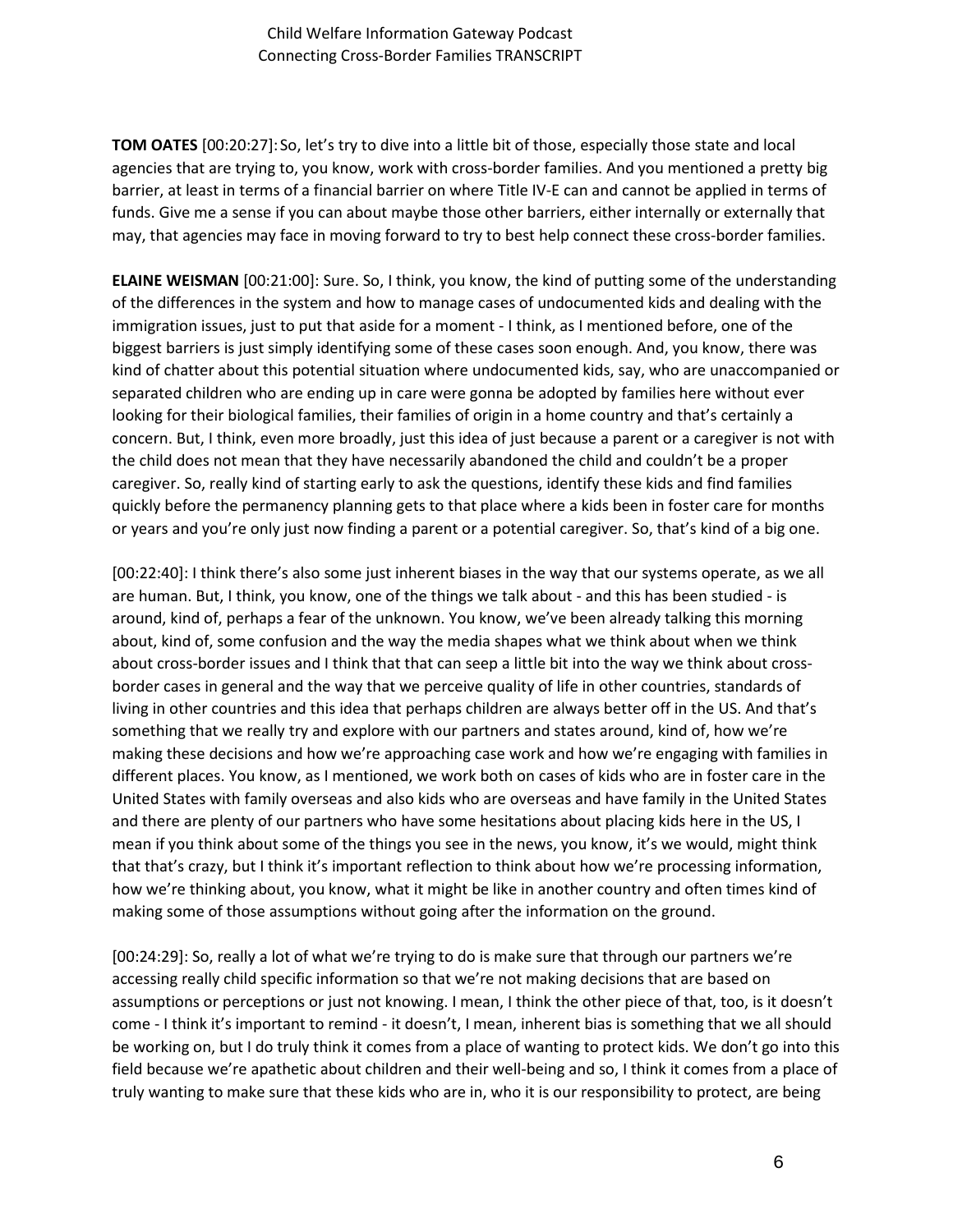placed in the places that they can truly be safest and kind of have their needs met.

[00:25:25 ]: And so, there is perhaps part of that wanting to protect that when we're thinking about looking at family who may live very far away and in different time zones and speak a different language and be in a place where we've only heard really kind of crazy things about, that it's hard to imagine considering having that child move there. But, again, like I said we're never advocating for that as the best option, we're advocating that that be a consideration to include all family in those decisions.

**TOM OATES** [00:26:04]:So, when you've got, you know, an agency that let's say they do, let's say they are a little bit more, so they say, do their due diligence and find a relative in another country, if they're gonna take, like you mentioned at the very beginning an aunt who is stationed in Germany or a grandparent in Jamaica and they have a connection, they recognize there's a family connection somewhere, but then, the agency's like, well now what do we do. How do we, how do we make this connection happen - what are some of those resources that agencies may not realize are out there that could actually help them, you know, make this connection?

**ELAINE WEISMAN** [00:26:44]: Yeah, well, I would really like to think that our agency is the best resource, in part because as I mentioned, we've been doing this for 95 years and really the role we try and fill is not to be the expert in every country's child protection system and every, you know, thing related to that, but as a resource to connect system to system and make sure we're being child centered in the way that we do that. So, we do offer tons of specific services, people can look those on our website, [www.iss-usa.org,](http://www.iss-usa.org/) I mentioned a few of them earlier. But, I think importantly, you know, we are a nonprofit organization and one of the things we really pride ourselves on is kind of some flexibility. And, a lot of what we do is provide technical assistance, like I said, in, you know, any time you have a case where there's an international aspect, we may not be able to provide a specific service, but there's a good chance we could at least connect people to some of the additional resources that could help them get there.

[00:28:03]: So, I certainly think that that's a space we as an organization hope to fill. I think some other important resources would be consulates and embassies. So, we are a social service organization, we are not, we are not immigration lawyers. We, as I said, cannot possibly be experts in the laws of each and every country where a child may be coming from or going to. And so, while we focus on a lot of the child centered work and the social service piece, consulates and embassies can be really, really helpful in helping caseworkers understand the nuances of each case, because, you know, I mentioned the case earlier of a child going to live with grandma in Jamaica may be very different from a child going from Maryland to an aunt in Germany on a US military base. So, we can't assume that those are all gonna be the same. Each case, as we know in child welfare, is unique and different and so, consulates and embassies can be really helpful in, kind of, in looking at some of those nuances.

[00:29:23]: And there are some, I believe, some states and counties that may have specific MOUs with particular consulates for services like family finding or things like that and so, we certainly encourage people to utilize those resources, kind of, concurrent to working on getting all of the social service pieces in place.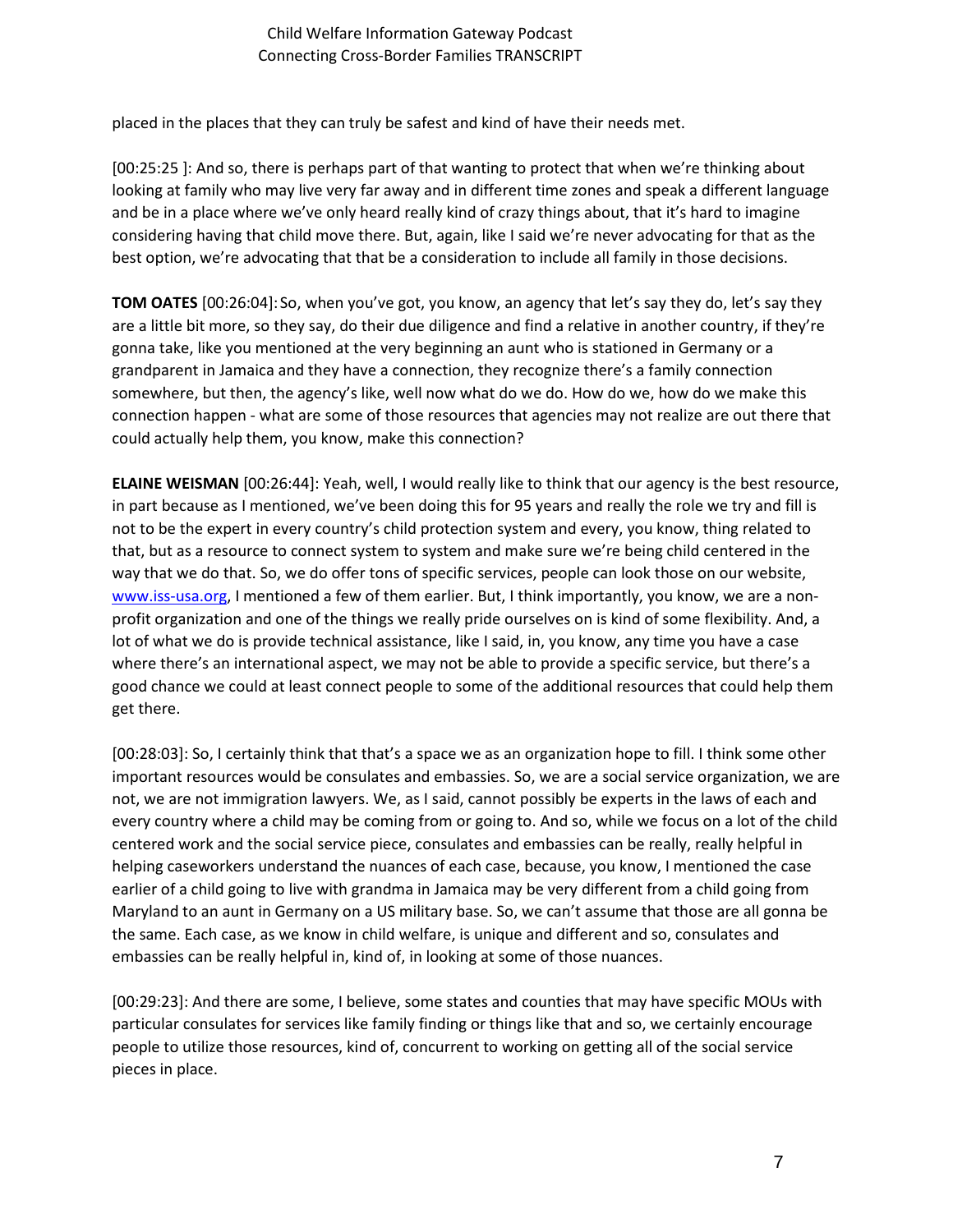**TOM OATES** [00:29:49]:You know, you talked about the services that ISS USA provides and I wanna dive into that in a second, but before we move any further, I wanna, you know, talk to you about something that agencies will definitely have to deal with, but you hate to have to deal with it after the fact - the legal implications and those kind of legal rights and restrictions, so, you know, once that case pops up for somebody and they do wanna move forward, what should they be cognizant of, what should they be aware of when working on cross-border cases?

**ELAINE WEISMAN** [00:30:18]: Very good question. So, there are a few things, I think I mentioned a little bit this immigration piece. And those are some very important questions to answer off the bat. We in this country have our own set of immigration laws, each country has their own set of immigration laws, things can shift and move around, so again, kind of checking in with consulates about where things stand, that's really helpful. But, ways that workers can kind of start that process early is kind of determining eligibility for citizenship in another country, looking at, you know, for example, if you are pursuing placement in an aunt in Canada, that may look very different from the immigration possibilities of a grandparent or a non-custodial parent. So, kind of really looking at who, visa requirements for travelling for the child and the caregiver, eligibility for citizenship.

[00:31:25]: Another thing we run into quite a bit, I would say, is thinking about what the permanency goals are in the case. So, you mentioned earlier in the podcast how we relate to adoption and actually, we don't work on cases of international adoption, except in this kind of one niche way, which I can talk about. But, so, if the, if you're working on a case that is somebody who, a relative that is seeking to adopt one of their relatives, a relative child from the US, that has to go through a Hague accredited agency, which we are not. So, making sure that we're not starting a process that is actually meant to be something totally different. That can make the process more drawn out, it can be, it can put families in the position of having to go through much longer and kind of duplicative processes. So, being kind of clear and thinking through what permanency goals are is important.

[00:32:35]: And then, I think another piece that some people, I'm not sure how much people know about consular notification, but if a citizen, if a child enters your state child welfare system and has citizenship in another country, you should be notifying the consulate of that country. So, under the Federal Fostering Connections Law, a child's family must be notified that he or she is in custody within 30 days. Technically, there's no geographical limitation to where those take place, and so, we always advocate that that includes family in other countries. And so, really making sure that our responsibilities under Fostering Connections to notify are, are taking place. So those are some things I think people can start looking at from the beginning.

[00:33:40]: The other piece being that we know not all overseas relatives will be suitable placements, right. Some may, but we know that the connections for kids can be really, really, really important. Connections to family in their well-being in general and their identity formation, their connection to a sense of, kind of, identity and history and culture, even if the ultimate plan is not for that child to be placed permanently with a relative overseas, creating that connection can be really a valuable thing. We do home studies and assessments for the purpose of visitation and so, even if you're looking at just kind of some regular visits or things like that, you still have to look at immigration requirements, visas, who's gonna be traveling with the child and does that person have the right documentation to leave the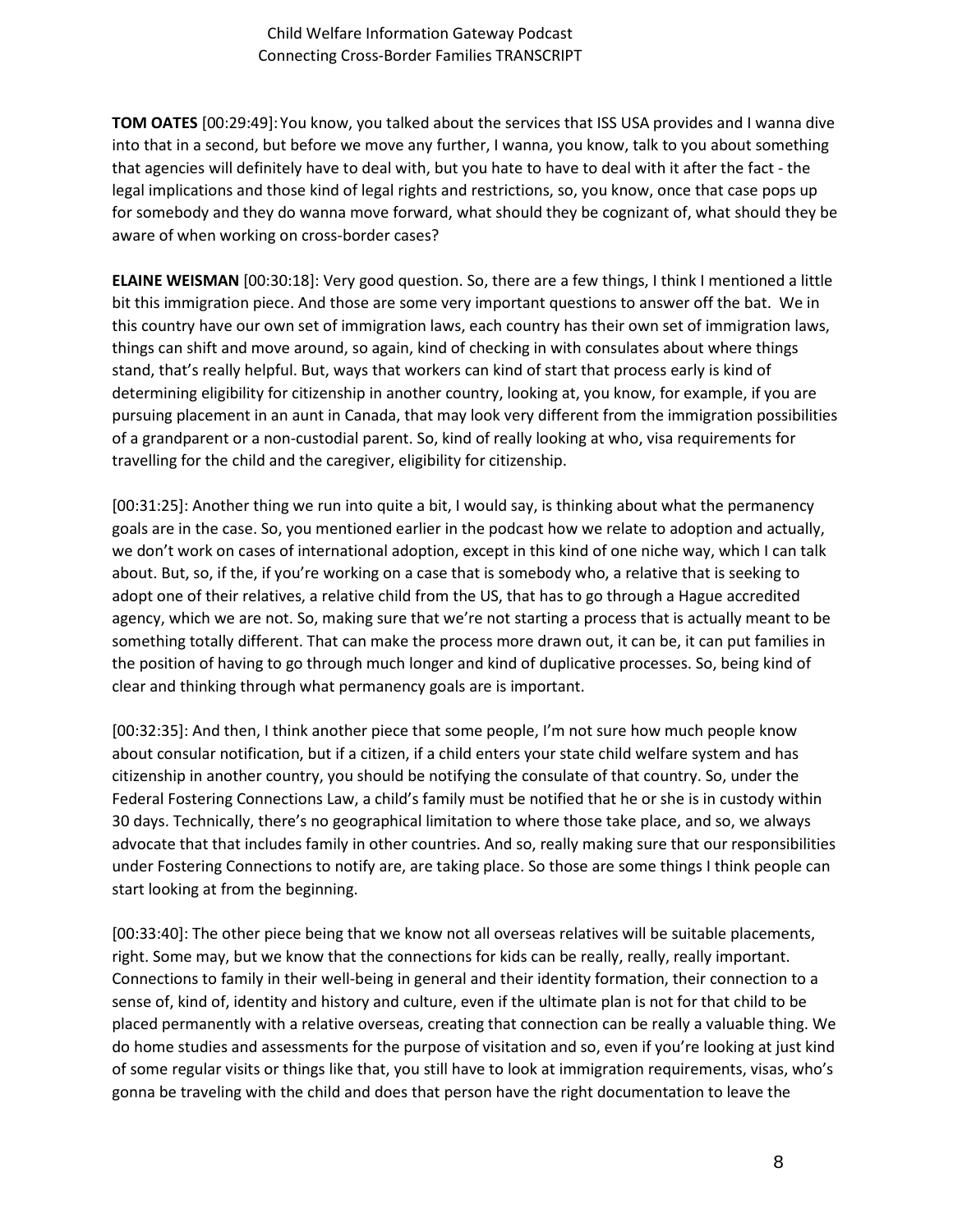country and re-enter with the child, those kinds of things. So, again, these are all things that once we start working on a case, we would help, kind of, walk through some of the how to do that and other considerations even if we're not directly involved with the immigration piece.

**TOM OATES** [00:35:04]:You're leading me into right where we wanna go to, which I wanna spend some time, actually about, you know, ISS USA. And you've listed a number of them, but of those maybe you have not listed - talk to me about those services and the support that are able to provide, you know, cases that get referred to you.

**ELAINE WEISMAN** [00:35:22]: Sure. So, like I said, we have kind of a long list of services. I won't just start listing them, 'cause people will probably stop listening, so, I would recommend having people kind of check our website, but I will, there's a few, you know, home studies, background checks, document tracings are kind of run of the mill. We did develop a service a number of years ago called a community resource assessment and that is something that I like to describe as kind of a home study on a community. We actually developed it initially as part of a way for, or kind of through some programming for kids who are in removal proceedings, unaccompanied or undocumented kids who are in removal proceedings in the United States and the stakeholders, you know, the decision makers, attorneys and judges and social workers were looking for information about not necessarily the family, but what is the community where this kid is coming from and would be returned to.

[00:36:35]: And so, that service has kind of evolved to be a much more actionable service plan where rather than having a home study where somebody goes in and does all of the work in the home and with the family members and getting background, there's somebody who is also going into the community and kind of taking note of what resources are there along a number of categories from education and health resources and mental health resources and recreational opportunities and, you know, faith-based organizations and also what resources are not available. And part of that process is then also to document and identify specific resources that could be, kind of, mobilized in the case the child were to be returned to that community. So, what we like to do is recommend the home study and the community resource assessment to be done together so that you have the information about the family and the home but also, what are the resources that will really support a child in reconnecting to that community or connecting for the first time, in some cases.

[00:37:50]: And again, doing it in a way so that we're identifying those services in advance so it can be, kind of, activated as a service plan in the case that that child is placed. So, that's kind of a unique service that we have. The other thing is that, like I said, we are a small and flexible organization, so if we start getting a number of requests for a particular service, we like to not say no until we know we cannot provide that service. And so, we are, you know, always kind of on the lookout for what other needs are emerging and seeing if we can, in cooperation with our international partners work on some of those services.

[00:38:38]: And then, the other piece I'll add when we talk about cross-border, is, you know, for nearly 100 years of work we've been working primarily in international, cross-border work. But, we are able in some cases to provide inter-state services when there's a non-custodial parent in another state, we can provide some home studies in those cases. So, that's something new that, again, because we were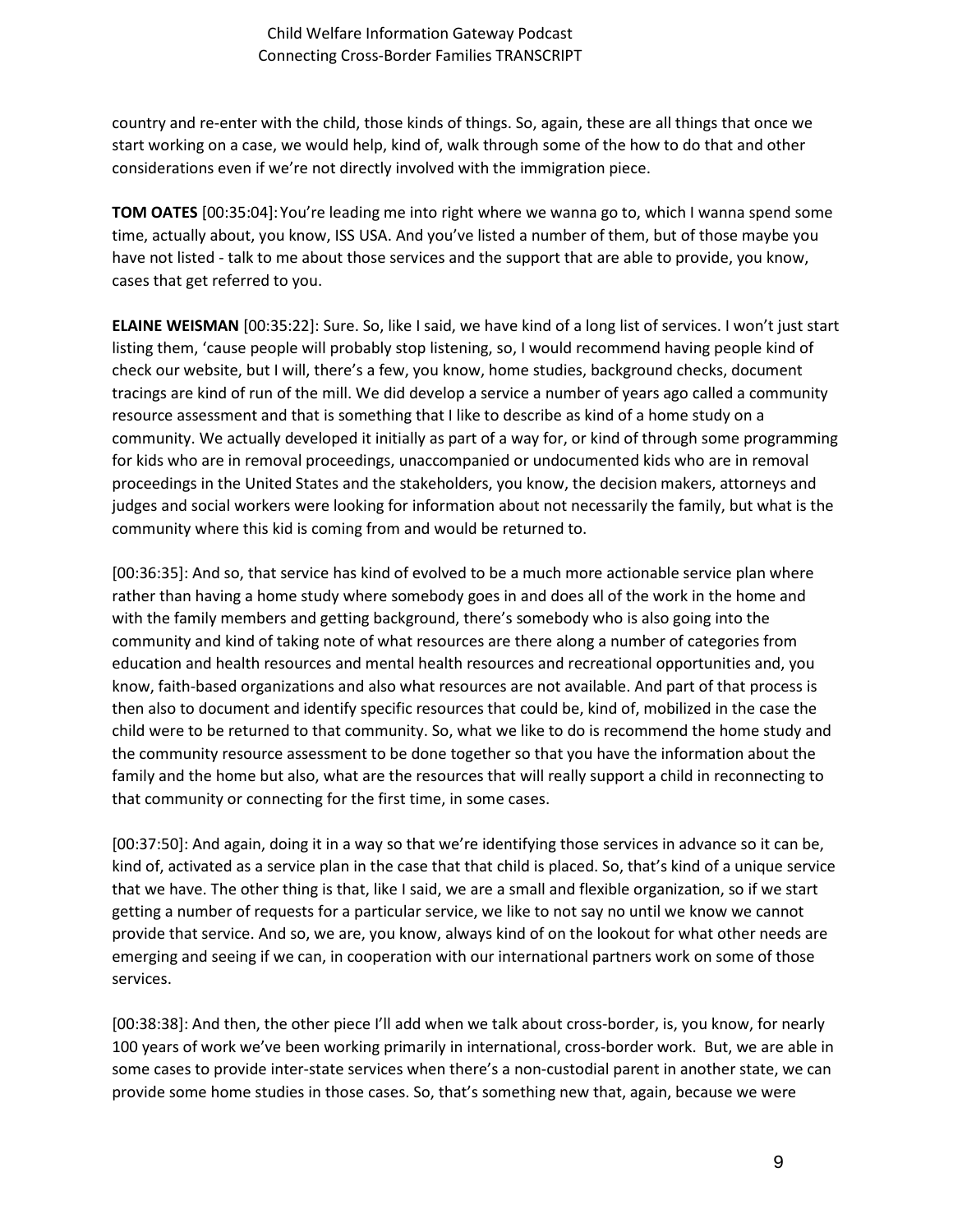getting those requests, we realized, hey, actually, we can do this. So, we always like to say just ask and we'll, until we know we can't do it, we'll certainly look into it.

**TOM OATES** [00:39:19]:And of course these are, these are cases that are referred to you. So, it's a state agency, it's a county agency that then comes to ISS to say, hey, you know, here's what we're dealing with, you know, what, can you help? And so, while, you know, any agency like we said can work with ISS USA, there are differences and I want folks to understand - and so walk me through this - that ISS has contracts with various states, some of the states within the US and it doesn't limit only those states from working with you, but it does allow some streamlining. Talk to me about, you know, if you're in a state that has a contract - and I know you guys have that listed on your site, and we'll make sure we have a link to ISS USA on the web page for this episode - but, the difference between agencies in states that currently have a contract with ISS USA, what does that avail them?

**ELAINE WEISMAN** [00:40:19]: Sure, absolutely, so like you said, we take referrals and cases from anywhere in the United States and any of our partners internationally. We do have contracts with some states and really the easiest or the best answer of what the difference is its ease and quickness of services. So, if you have a contract with us, then as soon as we get that referral, we're able to open the case and assuming it's a service we can provide in a place we can provide it, we can start working on it. If you are in a state where we don't have a contract, you send basically the same referral to us and then we work with you to set up a scope of work agreement and contract and payment and all of that, we do everything in our power to make sure that's done very quickly, but I think the best way of talking about the value of a contract is that, is the quickness that we can get the case open.

[00:41:20]: The, I think it's also important to notice in terms of what's the difference, like I said before, the states with whom we have contracts are not states that necessarily have a higher rate or a higher number of families with or children with international family connections. I think that's a big myth we hopefully have debunked over the course of our conversation, but, so I think that's just as important to point out. But, we also can contract with individual agencies or counties but what people, I think the value of that contract is, once again, we offer training, each state may approach us with different needs or different kinds of concerns and what they're seeing in their own systems and so, again, as trying to be a flexible organization, we really work with the individual state and agency around what they see as they needs, we do usually a needs assessment, as well to make sure that we're responding to, kind of, what's coming up. So, we offer training and then have, once again, that connection, you know, we don't offer different levels of technical assistance to states, you know, places we have state contracts with and those we don't.

[00:42:42]: But, I think the best example I have is a contract that we've had with the State of New Jersey for many, many years and with them we probably, probably about a third, perhaps, of our outgoing cases - so cases of children who are in the United States who have a service need outside of the United States - about a third come from New Jersey. And that has been, again, not because New Jersey has way more kids in care with overseas family, but simply because over the course of having this contract, the workers there and supervisors and local offices have become so adept at asking that question to every single kid and really making that a core part of their services. And the fact that as soon, you know, as soon as there is a child who is identified, we get referrals for home studies, we get referrals for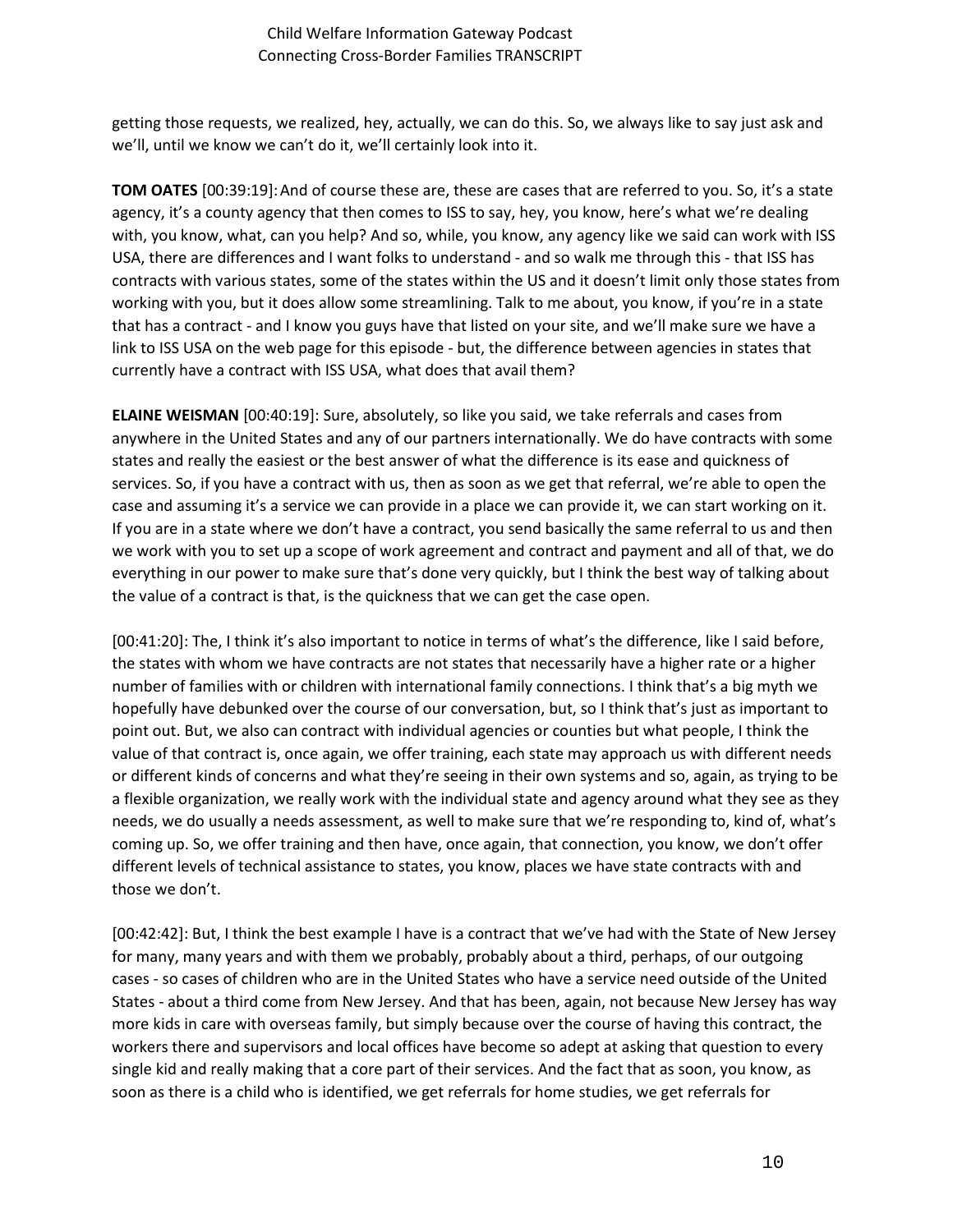community resource surveys, we get referrals for psychological evaluations and a lot of, kind of, this idea of okay well, if I can get a home study, I can get this, let's try and do this. And so, I think being really creative about thinking about the services that could help move a child towards permanency more quickly is something that we really work with everybody on to do. And so, again, the quickness that we're able to do that with is in large part because we have a contract with them that, you know, you just keep it moving, as we say.

**TOM OATES** [00:44:20]:Well, Elaine, before we wrap up and you may have already hinted to this, but I'd love to get your sense of the biggest takeaway that you'd wanna share with those caseworkers, those administrators and those who work in foster care and adoption, you know, about the challenges that they may face in trying to connect cross-border families.

**ELAINE WEISMAN** [00:44:43]: Yeah, the biggest takeaway, well, I hope you'll let me give like maybe, I'll give one or two?

**TOM OATES** [00:44:50]:I'm sorry, the biggest takeaways, alright.

**ELAINE WEISMAN** [00:44:53]: So, sure. I mean, I hope people listening have taken away that it is important and essential to ask every kid and not just one, but really keep that as a core part of the permanency planning process to kind of continue to engage whether with the child, his or her family, making sure it's not just the family that is local and speaks your language and is making themselves available, but is also really broadening that to make sure we're capturing family members overseas. And kind of trying to move away from this idea that these kids aren't in our states. I think the other piece is really about, you know, to be child-centered in the way that we're doing this work is about making informed decisions that are based on facts, rather than assumptions about other countries and other places and that you have the resources to do that. I think, like I said earlier, the, I think a lot of the barriers come from this fear of the unknown or the intimidation around doing something new or working in a place you've never worked before. We all, I mean, fear of change and fear of things that are new is something that is not unique to anybody.

[00:46:24]: And so, I think it's just important to think about that you don't have to have all of the answers getting into this. So, don't be afraid of what you're finding out. We certainly don't have all the answers, you know, in the palm of our hand, but I think that we, you just need to be making sure we're asking more questions and the right questions and that there are resources out there to keep this process moving forward so that we are moving kids towards permanency with family more quickly and that with as many, you know, we are in such a global society right now and connections to other countries is so much easier than it's ever been before, that really should translate into how we work with kids and families who are separated by borders. So, don't be scared and hopefully, give us a call if you have any questions we may be able to answer.

**TOM OATES** [00:47:35]:Elaine Weisman from ISS USA, thank you so much for your time and for sharing your insights here and joining us on the Child Welfare Information Gateway Podcast.

**ELAINE WEISMAN** [00:47:44]: Thank you, Tom, so much, it's really been a pleasure to talk to you.